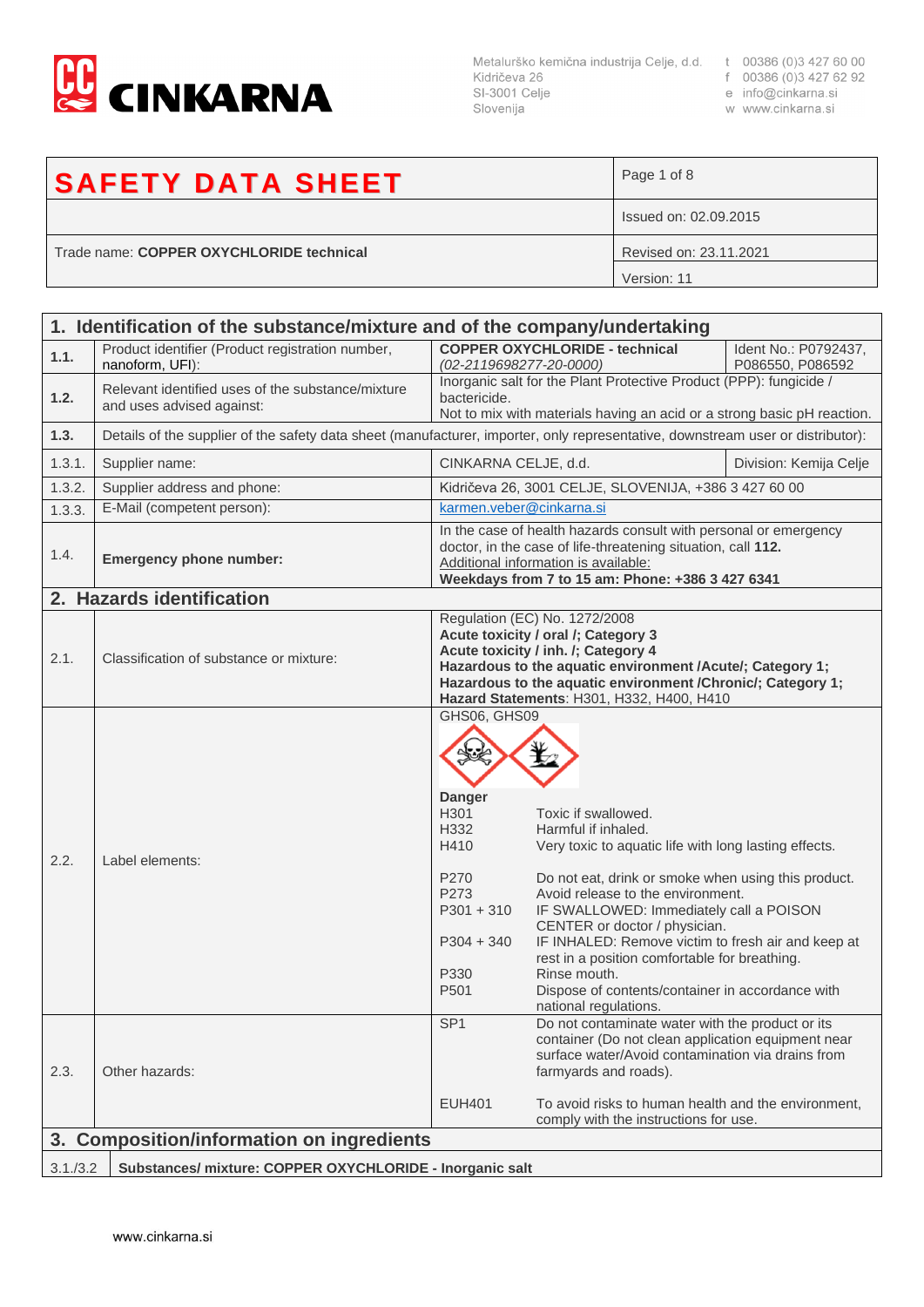| Chemical name                              |                                                                                | CAS No.<br>EC No.<br>Index No.         | <b>REACH</b><br>Registration No.<br>Reference No.                                                                                                                                                                                                                                                                                                                                                                                                                                                                                                                                                                                                          | $\%$<br>wt/vol/max.<br>conc.                                                                                                                                                                                                                                                                                                                                                                                                           | Classification according to<br>Regulation (EC) No 1272/2008<br>(CLP)                                                                                                                                                                                                                                                                                        | SCL,<br>M-factor,<br><b>ATE</b>                                                                          |
|--------------------------------------------|--------------------------------------------------------------------------------|----------------------------------------|------------------------------------------------------------------------------------------------------------------------------------------------------------------------------------------------------------------------------------------------------------------------------------------------------------------------------------------------------------------------------------------------------------------------------------------------------------------------------------------------------------------------------------------------------------------------------------------------------------------------------------------------------------|----------------------------------------------------------------------------------------------------------------------------------------------------------------------------------------------------------------------------------------------------------------------------------------------------------------------------------------------------------------------------------------------------------------------------------------|-------------------------------------------------------------------------------------------------------------------------------------------------------------------------------------------------------------------------------------------------------------------------------------------------------------------------------------------------------------|----------------------------------------------------------------------------------------------------------|
| trihydroxide                               | Dicopper chloride                                                              | 1332-65-6<br>215-572-9<br>029-017-00-1 | 02-2119698277-<br>20-0000                                                                                                                                                                                                                                                                                                                                                                                                                                                                                                                                                                                                                                  | 95-98 wt %                                                                                                                                                                                                                                                                                                                                                                                                                             | Acute toxicity / oral. /; Category 3<br>Acute toxicity / inh. /; Category 4<br>Hazardous to the aquatic<br>environment /Acute/; Category<br>$1: M = 10$<br>Hazardous to the aquatic<br>environment / Chronic/; Category<br>$1: M=10$<br>H301, H332, H400, H410                                                                                              | Oral: $ATE = 299$ mg/kg<br>bw<br>Inhalation: $ATE = 2,83$<br>mg/l (dust or haze)<br>$M = 10$<br>$M = 10$ |
|                                            | 4. First aid measures                                                          |                                        |                                                                                                                                                                                                                                                                                                                                                                                                                                                                                                                                                                                                                                                            |                                                                                                                                                                                                                                                                                                                                                                                                                                        |                                                                                                                                                                                                                                                                                                                                                             |                                                                                                          |
| 4.1.<br>Description of first aid measures: |                                                                                | started.                               | General measures: The safety of the rescuer must be ensured before<br>rescuing the victim. The affected person should be removed from the<br>contaminated area to fresh air or a well-ventilated area as soon as<br>possible and protected from the cold or heat. In case of<br>unconsciousness, the victim is placed in the unconscious position (on<br>the left side). In case of respiratory arrest and / or cardiac arrest,<br>resuscitation is performed according to the basic resuscitation<br>procedure: airway relaxation, preferably not artificial mouth breathing -<br>an automatic defibrillator is obtained, and external cardiac massage is |                                                                                                                                                                                                                                                                                                                                                                                                                                        |                                                                                                                                                                                                                                                                                                                                                             |                                                                                                          |
|                                            | Inhalation:                                                                    |                                        | immediately.                                                                                                                                                                                                                                                                                                                                                                                                                                                                                                                                                                                                                                               | Remove affected person from contaminated area to fresh air. If the<br>affected person coughs, has difficulty breathing, or has a burning<br>sensation in the mouth, throat, or chest, seek medical attention                                                                                                                                                                                                                           |                                                                                                                                                                                                                                                                                                                                                             |                                                                                                          |
|                                            | Skin contact:                                                                  |                                        |                                                                                                                                                                                                                                                                                                                                                                                                                                                                                                                                                                                                                                                            | Remove contaminated clothing, gloves and shoes. Wash the affected<br>parts of the body thoroughly with plenty of soap and water. If skin<br>irritation persists, seek medical attention.                                                                                                                                                                                                                                               |                                                                                                                                                                                                                                                                                                                                                             |                                                                                                          |
|                                            | Eyes/mycosis contact:                                                          |                                        |                                                                                                                                                                                                                                                                                                                                                                                                                                                                                                                                                                                                                                                            | Open eyelids with thumb and forefinger and rinse your eyes with clean<br>water or saline for 15 minutes. In case of wearing contact lenses, they<br>should be removed immediately, and eye rinsing should be continued.<br>If irritation and redness persist, seek medical attention.                                                                                                                                                  |                                                                                                                                                                                                                                                                                                                                                             |                                                                                                          |
|                                            | Ingestion:                                                                     |                                        | vomiting. Call a doctor.                                                                                                                                                                                                                                                                                                                                                                                                                                                                                                                                                                                                                                   | The affected person should rinse the oral cavity with water and drink<br>2-3 dl of water. ATTENTION! Do not induce vomiting. Do not give<br>anything to a person with a narrowed consciousness or induce                                                                                                                                                                                                                               |                                                                                                                                                                                                                                                                                                                                                             |                                                                                                          |
| 4.2                                        | Most important symptoms and effects, acute<br>and delayed:                     |                                        | years of service.                                                                                                                                                                                                                                                                                                                                                                                                                                                                                                                                                                                                                                          | Various tests suggest the possible occurrence of nausea, abdominal<br>cramps and vomiting as a result of irritation of the gastric mucosa.<br>Symptoms of high copper concentrations are liver toxicity and<br>neurological disorders (but without side effects on tissue distribution),<br>rapid heartbeat, lowering of blood pressure, cardiovascular collapse,<br>unconsciousness. There are no lung injuries in workers with forty |                                                                                                                                                                                                                                                                                                                                                             |                                                                                                          |
| 4.3.                                       | Indication of any immediate medical attention<br>and special treatment needed: |                                        |                                                                                                                                                                                                                                                                                                                                                                                                                                                                                                                                                                                                                                                            | Basic life functions need to be established and maintained. Gastric<br>lavage is indicated if a large amount of fertilizer is suspected. There is<br>no specific antidote. Treatment is symptomatic.                                                                                                                                                                                                                                   |                                                                                                                                                                                                                                                                                                                                                             |                                                                                                          |
|                                            | 5. Firefighting measures                                                       |                                        |                                                                                                                                                                                                                                                                                                                                                                                                                                                                                                                                                                                                                                                            |                                                                                                                                                                                                                                                                                                                                                                                                                                        |                                                                                                                                                                                                                                                                                                                                                             |                                                                                                          |
| 5.1.                                       | <b>Extinguishing media</b>                                                     |                                        |                                                                                                                                                                                                                                                                                                                                                                                                                                                                                                                                                                                                                                                            |                                                                                                                                                                                                                                                                                                                                                                                                                                        |                                                                                                                                                                                                                                                                                                                                                             |                                                                                                          |
|                                            | Appropriate media:                                                             |                                        |                                                                                                                                                                                                                                                                                                                                                                                                                                                                                                                                                                                                                                                            |                                                                                                                                                                                                                                                                                                                                                                                                                                        | Use dry extinguishing media, carbon dioxide CO2 or foam. Water is<br>only used in the dispersed state.                                                                                                                                                                                                                                                      |                                                                                                          |
|                                            | Inappropriate media:                                                           |                                        |                                                                                                                                                                                                                                                                                                                                                                                                                                                                                                                                                                                                                                                            | Don't use direct water jet.                                                                                                                                                                                                                                                                                                                                                                                                            |                                                                                                                                                                                                                                                                                                                                                             |                                                                                                          |
| 5.2.                                       | Specific hazards arising from the substance or<br>mixture:                     |                                        |                                                                                                                                                                                                                                                                                                                                                                                                                                                                                                                                                                                                                                                            | disposal of hazardous waste.                                                                                                                                                                                                                                                                                                                                                                                                           | In the case of fire - hydrogen chloride and oxides of copper may form.<br>Never rinse the contaminated soil with water. Water from the fire<br>should not be allowed to enter drain systems or watercourses. It<br>should be separately collected and disposed of at an appropriately<br>regulated landfill, in accordance with the applicable Rules of the |                                                                                                          |
| 5.3.                                       | <b>Advice for firefighters:</b>                                                |                                        |                                                                                                                                                                                                                                                                                                                                                                                                                                                                                                                                                                                                                                                            | Not required.                                                                                                                                                                                                                                                                                                                                                                                                                          |                                                                                                                                                                                                                                                                                                                                                             |                                                                                                          |
|                                            | 6. Accidental release measures                                                 |                                        |                                                                                                                                                                                                                                                                                                                                                                                                                                                                                                                                                                                                                                                            |                                                                                                                                                                                                                                                                                                                                                                                                                                        |                                                                                                                                                                                                                                                                                                                                                             |                                                                                                          |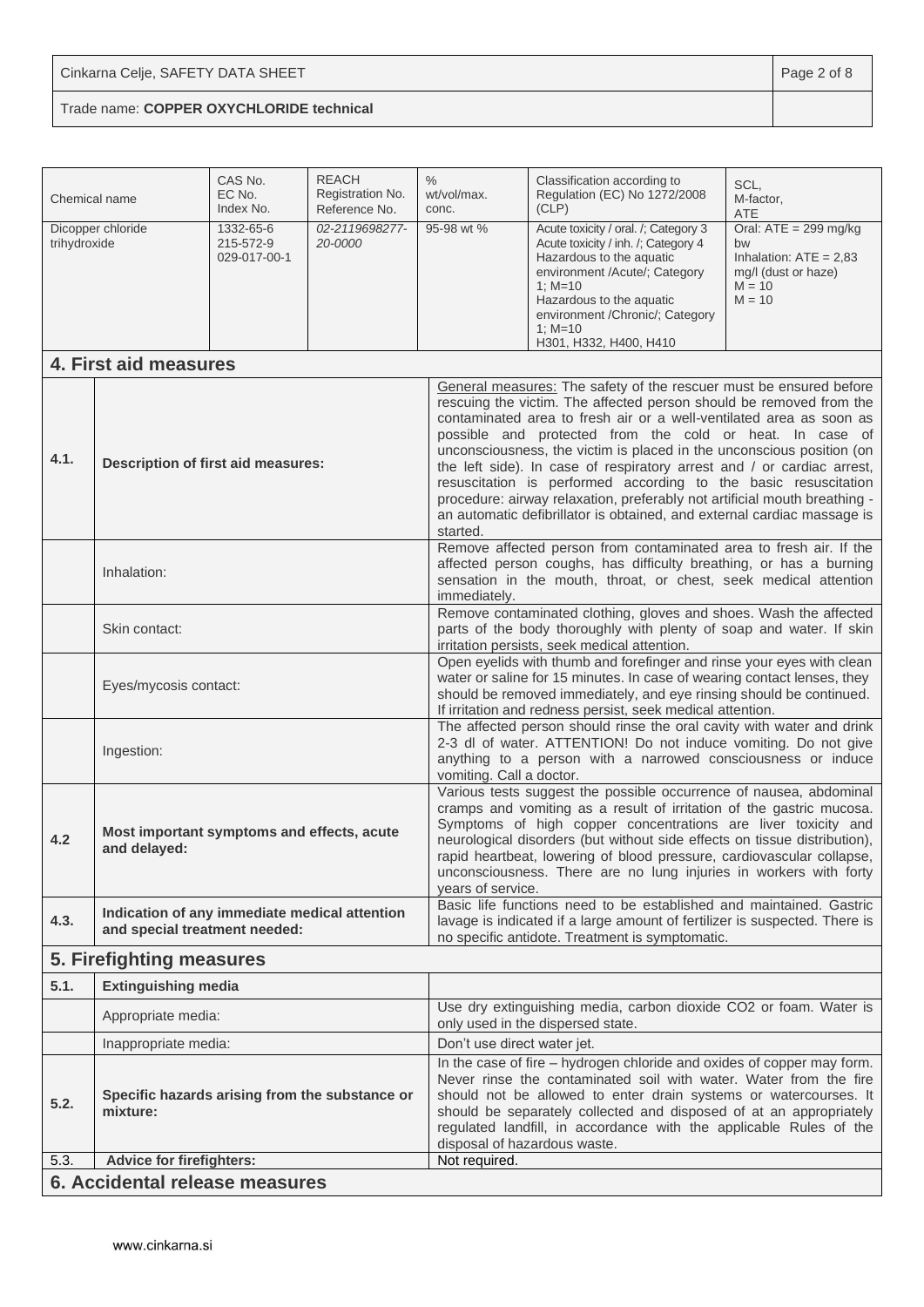Trade name: **COPPER OXYCHLORIDE technical**

| 6.1.   | Personal precautions protective equipment and<br>emergency procedures                                                                             |                                                                                                                                                                                                                                                                                                                                                                                                                                                                                                                                                                                                                                                                    |
|--------|---------------------------------------------------------------------------------------------------------------------------------------------------|--------------------------------------------------------------------------------------------------------------------------------------------------------------------------------------------------------------------------------------------------------------------------------------------------------------------------------------------------------------------------------------------------------------------------------------------------------------------------------------------------------------------------------------------------------------------------------------------------------------------------------------------------------------------|
| 6.1.1. | For non-emergency persons:                                                                                                                        | See section 6.3.2                                                                                                                                                                                                                                                                                                                                                                                                                                                                                                                                                                                                                                                  |
| 6.1.2. | For emergency responders:                                                                                                                         | See section 4.1                                                                                                                                                                                                                                                                                                                                                                                                                                                                                                                                                                                                                                                    |
| 6.2.   | <b>Environmental precautions:</b>                                                                                                                 | Potential for water contamination - inform the competent services.                                                                                                                                                                                                                                                                                                                                                                                                                                                                                                                                                                                                 |
| 6.3.   | Methods and material for containment and<br>cleaning up                                                                                           |                                                                                                                                                                                                                                                                                                                                                                                                                                                                                                                                                                                                                                                                    |
| 6.3.1. | Appropriate spillage retaining techniques (fencing,<br>covering drains, retaining procedures):                                                    | In the case when the fertilizer is mixed with water - prevent (fertilizer<br>cover with soil or other absorbent materials) the spread into the<br>underground drainage pipe system or streams.                                                                                                                                                                                                                                                                                                                                                                                                                                                                     |
| 6.3.2. | Appropriate cleaning procedures                                                                                                                   |                                                                                                                                                                                                                                                                                                                                                                                                                                                                                                                                                                                                                                                                    |
|        | Neutralization techniques:                                                                                                                        | Cover substance with soil, peat of other neutral absorbent material.                                                                                                                                                                                                                                                                                                                                                                                                                                                                                                                                                                                               |
|        | Decontamination techniques:                                                                                                                       | Scatter: warn the persons present of the danger, secure the<br>dangerous area, inform the responsible services, withdraw from the<br>wind direction, use personal protective equipment (point 8.2.2), call<br>the Information Centre, tel.: 112.                                                                                                                                                                                                                                                                                                                                                                                                                   |
|        | Absorbent materials:                                                                                                                              | Neutral material: earth, peat, sand or any other absorbent material.                                                                                                                                                                                                                                                                                                                                                                                                                                                                                                                                                                                               |
|        | Cleaning techniques:                                                                                                                              | In the case of scattering pick up the substance with a shovel and<br>place it into a clean and labelled container with a fully sealable lead.<br>Do not breathe in the dust. If the substance cannot be re-used it<br>should be disposed of in accordance with the applicable Rules of the<br>disposal of hazardous waste.<br>If the substance is mixed with absorbent material in moisture soil, it<br>should be mechanically removed like hazardous waste. We use<br>personal protective equipment (read 8.2.2). After work the soil and<br>dirty objects area is washed with water and detergent. Wastewater<br>should not enter drain systems or watercourses. |
|        | Sucking techniques:                                                                                                                               | Use industrial vacuum cleaner for dry cleaning - wet and dry vacuum<br>cleaners (with a brush, with adapter for dust).                                                                                                                                                                                                                                                                                                                                                                                                                                                                                                                                             |
|        | Required equipment for retaining /cleaning:                                                                                                       | The equipment used depends on the type and extent of<br>contamination. General equipment: tank, neutral absorbent material,<br>shovel and foil to prevent dusting. Cleaning is carried out under<br>supervision of experts. Usually fire management intervention is<br>supervising.                                                                                                                                                                                                                                                                                                                                                                                |
| 6.3.3. | Inappropriate cleaning or retaining techniques:                                                                                                   | Retention in the direction of the wind; rinsing with water before the<br>fertilizer is mechanically removed; using the detergent with an acid<br>reaction.                                                                                                                                                                                                                                                                                                                                                                                                                                                                                                         |
| 6.4.   | <b>Reference to other sections:</b>                                                                                                               | Not required.                                                                                                                                                                                                                                                                                                                                                                                                                                                                                                                                                                                                                                                      |
|        | 7. Handling and storage                                                                                                                           |                                                                                                                                                                                                                                                                                                                                                                                                                                                                                                                                                                                                                                                                    |
| 7.1.   | <b>Precautions for safe handling</b>                                                                                                              |                                                                                                                                                                                                                                                                                                                                                                                                                                                                                                                                                                                                                                                                    |
| 7.1.1. | Recommendations shall be specified to:                                                                                                            | Requirements relating to storage premises apply to all facilities where<br>the substance is handled.<br>P405 Store locked up.                                                                                                                                                                                                                                                                                                                                                                                                                                                                                                                                      |
|        | Safe handling of substance or mixture:                                                                                                            | Use in well ventilated area. Accumulation of dust and powder should<br>be reduced to a minimum that the concentration of dust does not<br>exceed the limit value (point 8.1.1). Mandatory use of personal<br>protective equipment (read section 8.2.2.). Follow instructions for safe<br>handling of substance.                                                                                                                                                                                                                                                                                                                                                    |
|        | Prevent handling of incompatible substances or<br>mixtures:                                                                                       | Follow all instructions for use and SDS.                                                                                                                                                                                                                                                                                                                                                                                                                                                                                                                                                                                                                           |
|        | Operations and conditions which create new risks<br>by altering the properties of the substance or<br>mixture, and to appropriate countermeasure: | There is no change in the properties of the substance, so there is no<br>risk and no appropriate countermeasures.                                                                                                                                                                                                                                                                                                                                                                                                                                                                                                                                                  |
|        | Reduce the release of the substance or mixture to<br>the environment:                                                                             | Follow all instructions for use and SDS.                                                                                                                                                                                                                                                                                                                                                                                                                                                                                                                                                                                                                           |
| 7.1.2. | General working hygiene (prohibited eating,<br>drinking and smoking within working area; washing<br>hands $\dots$ :                               | Use Personal Protective Equipment (PPE). Protective clothing must<br>be washed after work. Likewise, the person must wash hands with<br>water and soap. Even during the break workers should wash their<br>hands. At the time of use you should not eat, drink or smoke.                                                                                                                                                                                                                                                                                                                                                                                           |
| 7.2.   | Conditions for safe storage, including any<br>incompatibilities                                                                                   |                                                                                                                                                                                                                                                                                                                                                                                                                                                                                                                                                                                                                                                                    |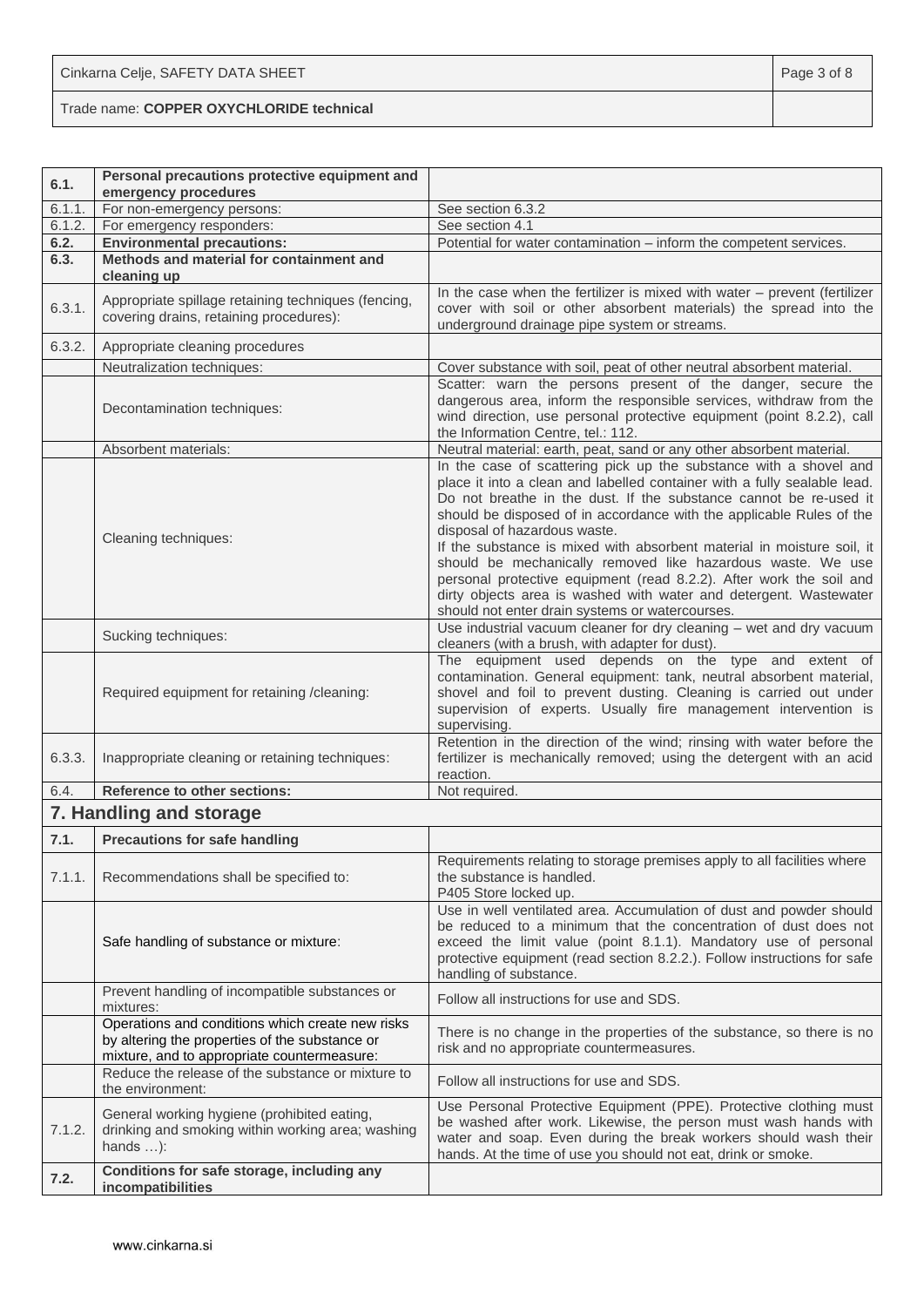| Cinkarna Celje, SAFETY DATA SHEET        | Page 4 of 8 |
|------------------------------------------|-------------|
| Trade name: COPPER OXYCHLORIDE technical |             |

|        | Management of risk associated with:                                                             |                                                                                                                                                                                                                                                                                                                                                                                                                                                        |
|--------|-------------------------------------------------------------------------------------------------|--------------------------------------------------------------------------------------------------------------------------------------------------------------------------------------------------------------------------------------------------------------------------------------------------------------------------------------------------------------------------------------------------------------------------------------------------------|
|        | - explosive atmospheres:                                                                        | Unspecified.                                                                                                                                                                                                                                                                                                                                                                                                                                           |
|        | - corrosive substances:                                                                         | The substance must be isolated from corrosive substances (acids,<br>bases).                                                                                                                                                                                                                                                                                                                                                                            |
|        | - incompatible substances or mixtures:                                                          | Substances with acids reaction.                                                                                                                                                                                                                                                                                                                                                                                                                        |
|        | - evaporation substances:                                                                       | Unspecified.                                                                                                                                                                                                                                                                                                                                                                                                                                           |
|        | - potential ignition sources:                                                                   | Unspecified.                                                                                                                                                                                                                                                                                                                                                                                                                                           |
|        | How to control the effects of                                                                   |                                                                                                                                                                                                                                                                                                                                                                                                                                                        |
|        | - weather conditions:                                                                           | Substance shouldn't be exposed to rain and shouldn't be used in<br>areas with high humidity.                                                                                                                                                                                                                                                                                                                                                           |
|        | - ambient pressure:                                                                             | Unspecified.                                                                                                                                                                                                                                                                                                                                                                                                                                           |
|        | - temperature:                                                                                  | Room temperature.                                                                                                                                                                                                                                                                                                                                                                                                                                      |
|        | - sunlight:                                                                                     | Substance must be separated from direct sunlight.                                                                                                                                                                                                                                                                                                                                                                                                      |
|        | - humidity:                                                                                     | The product is hygroscopic.                                                                                                                                                                                                                                                                                                                                                                                                                            |
|        | Securing integrity of substance or mixture by use<br>of:                                        |                                                                                                                                                                                                                                                                                                                                                                                                                                                        |
|        | - stabilisers:                                                                                  | Not required.                                                                                                                                                                                                                                                                                                                                                                                                                                          |
|        | - antioxidants:                                                                                 | Not required.                                                                                                                                                                                                                                                                                                                                                                                                                                          |
|        | Other advice including:                                                                         |                                                                                                                                                                                                                                                                                                                                                                                                                                                        |
|        | - ventilation requirements;                                                                     | Store in the original packaging (closed and marked); in a well-<br>ventilated area so that the dust concentration does not exceed the<br>limit value (point 8.1.1); separate from food, drink and feed; in a dry,<br>cool place (room temperature); away from children, animals and non-<br>professionals. Keep away from acids and bases. Protect from direct<br>sunlight. Prevent dust formation.                                                    |
|        | - specific designs for storage rooms or vessels<br>(including retention walls and ventilation): | Specific constructions are not required.                                                                                                                                                                                                                                                                                                                                                                                                               |
|        | - quantity limitations regarding storage conditions:                                            | Limited quantities are not determined by proper storage.                                                                                                                                                                                                                                                                                                                                                                                               |
|        | - packaging compatibility:                                                                      | Substance is compatible with the packaging.                                                                                                                                                                                                                                                                                                                                                                                                            |
| 7.3.   | Specific end use(s):                                                                            | Use only in accordance with instructions (point 1.2).<br>Reference to section 16.                                                                                                                                                                                                                                                                                                                                                                      |
|        | 8. Exposure control/ personal protection                                                        |                                                                                                                                                                                                                                                                                                                                                                                                                                                        |
| 8.1.   | <b>Control parameters</b>                                                                       |                                                                                                                                                                                                                                                                                                                                                                                                                                                        |
| 8.1.1. | -Limit values (LV):                                                                             | Copper: (limit value): Inhalable = 1 mg / $m^3$ ; Alveolar = 0.1 mg / $m^3$                                                                                                                                                                                                                                                                                                                                                                            |
|        | -Biological limit values (BLV):                                                                 | (short-term value) = $4 \text{ mg} / \text{m}^3$<br>Not relevant.                                                                                                                                                                                                                                                                                                                                                                                      |
|        | DNEL:                                                                                           | Copper is an essential metal. A regulating mechanism inside the<br>organism is maintaining the balance between the amount of copper<br>that is necessary for normal physiological functioning and the amount<br>which is already harmful for the organism.<br>$ADI = 0,15$ mg Cu/kg bw/day<br>$AOEL = 0.08$ mg Cu/kg bw/day<br>NOAEL (oral, rat) = 16 mg Cu/kg bw/day                                                                                  |
|        | PNEC:                                                                                           | Different processes and environmental factors are affecting on copper<br>accumulation in soil such as: pH, organic matter, soil texture and<br>cation exchange capacity (CEC). The largest impact on copper<br>accumulation has locally and regional environment characteristics.<br>The risk of surface water depends on quantity of soluble copper.<br>An effect on aquatic organisms depends on water hardness, pH and<br>dissolved organic carbon. |

Not expected that copper would spread into sewage water treatment plants and effected on respiration in the sewage.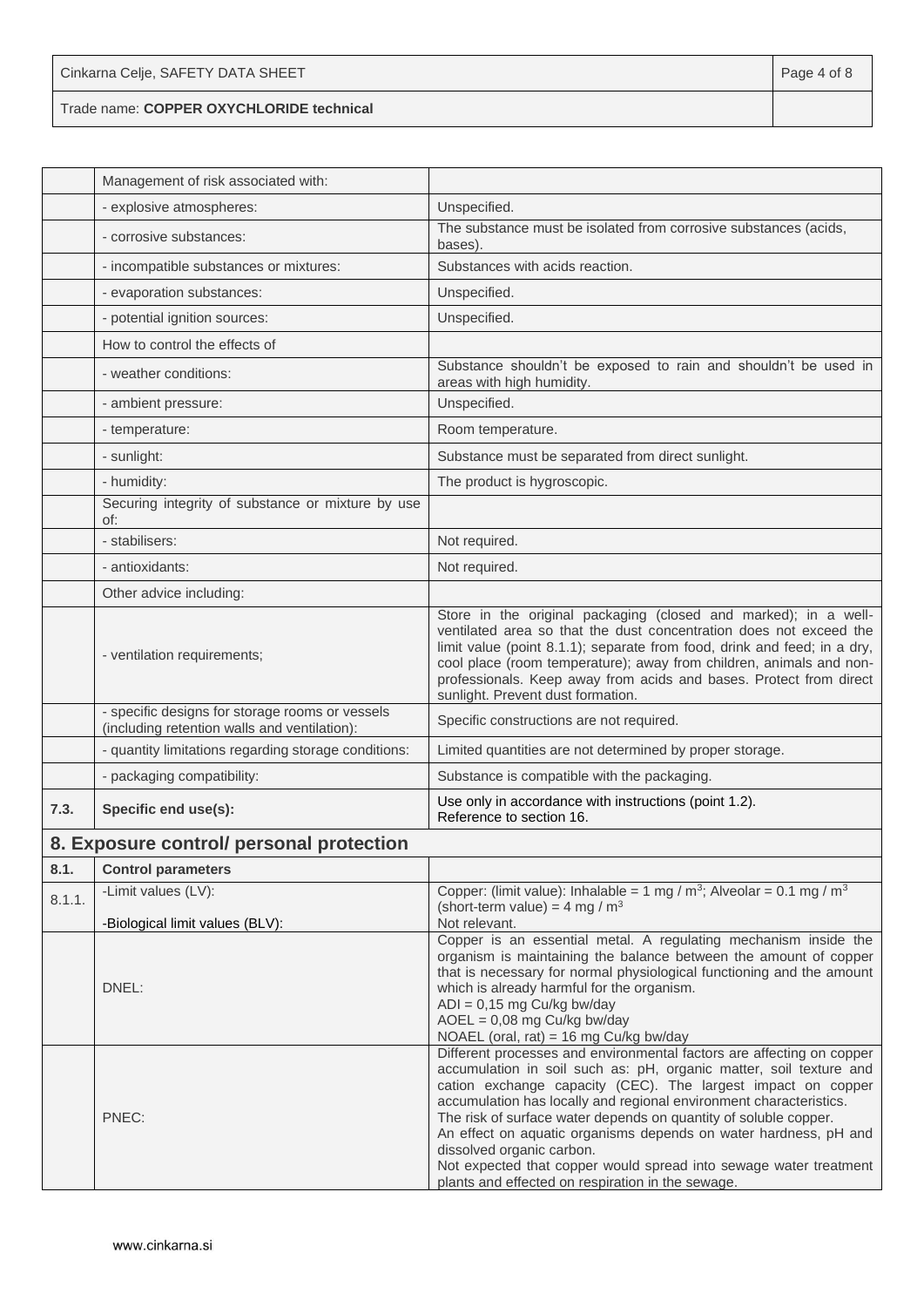Cinkarna Celje, SAFETY DATA SHEET **Page 5 of 8** and 2011 12 and 2012 12 and 2012 12 and 2012 12 and 2012 12 and 201

Trade name: **COPPER OXYCHLORIDE technical**

| 8.2.   | <b>Exposure control</b>                                   |                                                                                                                                                                                                                                                                                                                                                                                 |
|--------|-----------------------------------------------------------|---------------------------------------------------------------------------------------------------------------------------------------------------------------------------------------------------------------------------------------------------------------------------------------------------------------------------------------------------------------------------------|
| 8.2.1. | Appropriate engineering controls:                         | Ventilation (local and spatial).                                                                                                                                                                                                                                                                                                                                                |
| 8.2.2. | Personal protective equipment:                            | No data.                                                                                                                                                                                                                                                                                                                                                                        |
|        | - respiratory protection:                                 | In the case of short term-exposure use respirator-dust mask standard<br>EN 149, class: FFP3 protective factor 20. For prolonged or intense<br>exposure use the filtering half mask standard EN 140, with filter for<br>particles EN 143, type: P3.                                                                                                                              |
|        | - skin protection:                                        | The degree of protection depends on the purpose of handling of the<br>substance. We can use protective clothing (standard EN 13688),<br>which can be washed after use and re-worn, and rubber footwear or<br>footwear protecting against chemicals (standard EN 13832-1). After<br>work we wash with water and soap.                                                            |
|        | - hand protection:                                        | Protective gloves against chemicals (standard EN 374-1) with 0.1 to<br>0.4 mm thick for disposable gloves and 0.5 to 1.0 mm thick for re-<br>usable gloves. Water and chemical resistant gloves made by<br>neoprene or latex. After work we wash hands with water and soap and<br>protect the skin with cream.                                                                  |
|        | - eye/face protection:                                    | Safety goggles closed at the sides - tightly adjustable according to the<br>SIST EN 166 standard.                                                                                                                                                                                                                                                                               |
|        | - heat radiation protection:                              | There are no thermic dangers.                                                                                                                                                                                                                                                                                                                                                   |
|        | Other:                                                    | No data.                                                                                                                                                                                                                                                                                                                                                                        |
| 8.2.3. | Environment exposure control:                             | Contaminated water from fire should not be spilled into drains or<br>watercourses. We must prevent the development of dust - ensure<br>adequate ventilation. Waste should be sorted and disposed to an<br>appropriate landfill regulated under the current Rules on the disposal<br>of hazardous waste.<br>Information for section 8 are from EFSA.<br>Reference to section 16. |
|        | 9. Physical and chemical properties                       |                                                                                                                                                                                                                                                                                                                                                                                 |
| 9.1.   | Information on basic physical and chemical<br>properties: |                                                                                                                                                                                                                                                                                                                                                                                 |
|        | - Physical state:                                         | Fine powder                                                                                                                                                                                                                                                                                                                                                                     |
|        | - colour                                                  | Green                                                                                                                                                                                                                                                                                                                                                                           |
|        | - odour:                                                  | <b>Odourless</b>                                                                                                                                                                                                                                                                                                                                                                |
|        | pH:                                                       | $6,0 - 7,5$ (1 % aqueous dispersions, at 20 $^{\circ}$ C)                                                                                                                                                                                                                                                                                                                       |
|        | Melting/freezing point:                                   | Decomposes before melting point.                                                                                                                                                                                                                                                                                                                                                |
|        | Boiling point or initial boiling point and boiling range  | Decomposes before boiling point.                                                                                                                                                                                                                                                                                                                                                |
|        | Flash point:                                              | Heavily combustible preparation.<br>Justification: Inorganic salts are not flammable.                                                                                                                                                                                                                                                                                           |
|        | Auto-ignition temperature:                                | Not relevant.                                                                                                                                                                                                                                                                                                                                                                   |
|        | Flammability (solid, gas):                                | Useless.<br>Justification: Inorganic salts are not flammable.                                                                                                                                                                                                                                                                                                                   |
|        | Lower and upper explosion limit:                          | Useless.<br>Justification: Inorganic salts are not flammable.                                                                                                                                                                                                                                                                                                                   |
|        | Vapor pressure:                                           | Useless (fine powder).                                                                                                                                                                                                                                                                                                                                                          |
|        | Density and/or relative density:                          | No data.                                                                                                                                                                                                                                                                                                                                                                        |
|        | Solubility:                                               | Water, at 20°C (57.39% Cu):<br>1.19 mg / L, at pH = 6.6; 101 g / L, at pH = 3.1 and 0.525 mg / L at pH<br>$= 10.1$<br>Organic solvents, 20°C:<br>methanol, acetone = $<8.2$ mg / L; dichloromethane = $<10$ mg / L;                                                                                                                                                             |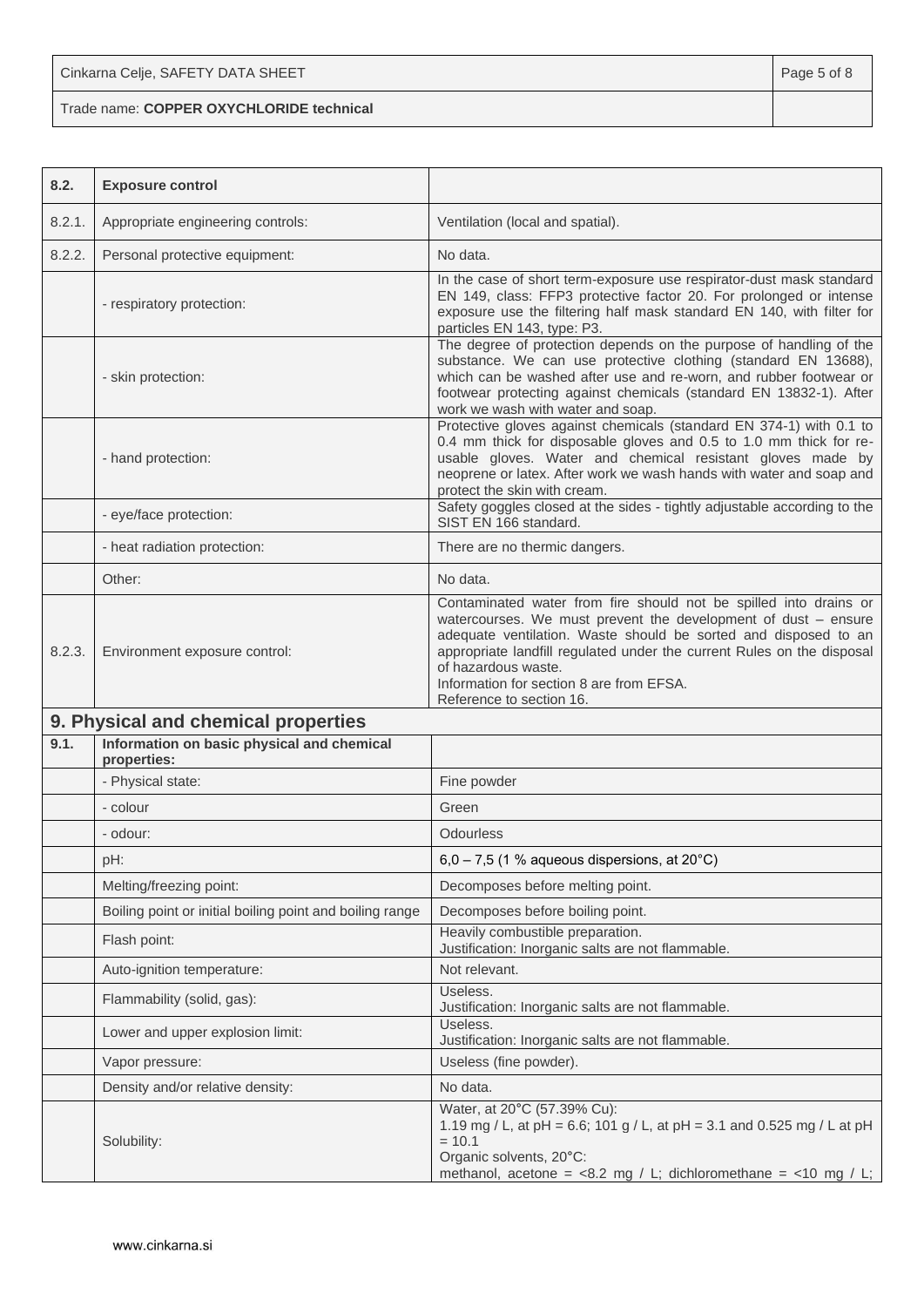Trade name: **COPPER OXYCHLORIDE technical**

|       |                                                                                    | toluene = $<$ 11.0 mg / L                                                                                                                                                                                                                                                                                                                                                              |
|-------|------------------------------------------------------------------------------------|----------------------------------------------------------------------------------------------------------------------------------------------------------------------------------------------------------------------------------------------------------------------------------------------------------------------------------------------------------------------------------------|
|       | Partition coefficient: n-octanol-water:                                            | Not applicable (negligible solubility in water and n-octanol).                                                                                                                                                                                                                                                                                                                         |
|       | Particle properties:                                                               | No data.                                                                                                                                                                                                                                                                                                                                                                               |
|       | Decomposition temperature:                                                         | 240°C (for approx. 57.39% copper).                                                                                                                                                                                                                                                                                                                                                     |
|       | Kinematic viscosity:                                                               | Useless.<br>Justification: Inorganic salt powder.                                                                                                                                                                                                                                                                                                                                      |
|       | Relative vapour density:                                                           | Useless.<br>Justification: Inorganic salt powder.                                                                                                                                                                                                                                                                                                                                      |
| 9.2.  | <b>Other information:</b>                                                          | Surface tension: 72.2 mN / m at 20°C (57.39% Cu).<br>Data for point 9: EFSA                                                                                                                                                                                                                                                                                                            |
| 9.2.1 | Information on physical hazard classes                                             |                                                                                                                                                                                                                                                                                                                                                                                        |
|       | - Explosives:                                                                      | Not relevant. Substance is not explosive.                                                                                                                                                                                                                                                                                                                                              |
|       | - Flammable gases:                                                                 | Not relevant. Substance is not flammable gas.                                                                                                                                                                                                                                                                                                                                          |
|       | - Aerosols:                                                                        | Not relevant. Substance is not aerosol.                                                                                                                                                                                                                                                                                                                                                |
|       | - Oxidising gases:                                                                 | Not relevant. Substance is not oxidising gas.                                                                                                                                                                                                                                                                                                                                          |
|       | - Flammable liquids:                                                               | Not relevant. Substance is an inorganic salt powder.                                                                                                                                                                                                                                                                                                                                   |
|       | - Flammable solids:                                                                | Not relevant. Substance is an inorganic salt powder.                                                                                                                                                                                                                                                                                                                                   |
|       | - Corrosive to metals:                                                             | Not relevant. Substance is an inorganic salt powder.                                                                                                                                                                                                                                                                                                                                   |
| 9.2.2 | Other safety-related parameters:                                                   |                                                                                                                                                                                                                                                                                                                                                                                        |
|       | 10. Stability and reactivity                                                       |                                                                                                                                                                                                                                                                                                                                                                                        |
| 10.1. | <b>Reactivity:</b>                                                                 | The substance is very stable, insoluble in water.                                                                                                                                                                                                                                                                                                                                      |
| 10.2. | <b>Chemical stability:</b>                                                         | Copper oxychloride is not a self-heating substance. Experience of use<br>indicates that it doesn't ignite in contact with water or evolve gases.<br>Production experience and experience in use indicate that the<br>substance is not corrosive in solid state. Corrosivity for metals is<br>possible when the substance is in the solution and has low pH and<br>high-water hardness. |
| 10.3. | Possible hazardous reactions:                                                      | See section 9 and 10 (dangerous reactions are not expected).                                                                                                                                                                                                                                                                                                                           |
| 10.4. | <b>Conditions to avoid:</b>                                                        | Moisture (substance is hygroscopic) and substances with acid<br>reaction.                                                                                                                                                                                                                                                                                                              |
| 10.5. | Incompatible materials:                                                            | Substances with acid reaction, strong acids and bases, chlorates.                                                                                                                                                                                                                                                                                                                      |
| 10.6. | <b>Hazardous decomposition products:</b>                                           | Copper oxides (in case of fire or at high temperatures).<br>When stored and used correctly, decomposition doesn't occur.                                                                                                                                                                                                                                                               |
|       | 11. Toxicological data                                                             |                                                                                                                                                                                                                                                                                                                                                                                        |
| 11.1. | Information on hazard classes as defined in<br><b>Regulation (EC) No 1272/2008</b> |                                                                                                                                                                                                                                                                                                                                                                                        |
|       | - Acute toxicity:                                                                  | Acute toxicity (oral); Category 3<br>LD50 oral. (rat): 299 mg/kg bw<br>Acute toxicity (inhalation); Category 4<br>LC50 inh. (rat) = $2,83$ mg/L air/ 4 hours - /only nose/<br>Acute toxicity (derm.); Not classified<br>LD50 derm. (rat) = $>$ 2000 mg/kg                                                                                                                              |
|       | - Skin corrosion/irritation:                                                       | Not classified<br>Source: material test: copper oxychloride.                                                                                                                                                                                                                                                                                                                           |
|       | - Serious eye damage/irritation:                                                   | Not classified<br>Source: material test: copper oxychloride.                                                                                                                                                                                                                                                                                                                           |
|       | - Respiratory or skin sensitisation:                                               | Not classified<br>Source: material test: copper oxychloride.                                                                                                                                                                                                                                                                                                                           |
|       | - Germ cell mutagenicity:                                                          | Not classified<br>Copper compounds are not mutagenic when used properly and<br>normally.                                                                                                                                                                                                                                                                                               |
|       | - Carcinogenicity:                                                                 | Not classified<br>At real exposure levels, the fertilizer does not show carcinogenic<br>potential.                                                                                                                                                                                                                                                                                     |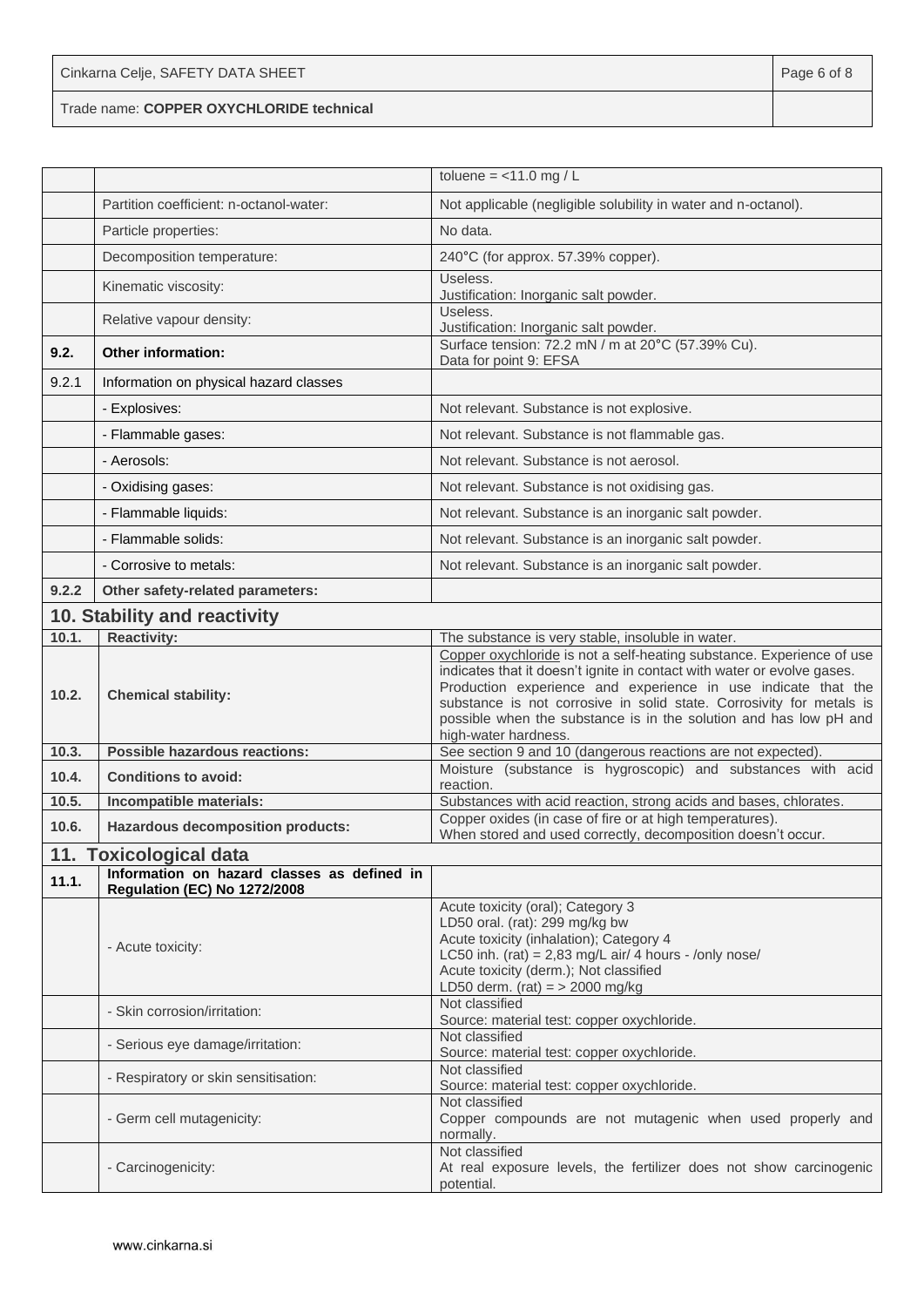| Cinkarna Celje, SAFETY DATA SHEET        | Page 7 of 8 |
|------------------------------------------|-------------|
| Trade name: COPPER OXYCHLORIDE technical |             |

|               | - Toxicity for reproduction:               | Not classified - does not cause impaired fertility or development of<br>defects of the fetus or offspring. Material: copper oxychloride.<br>NOAEL (parental, offspring): 15 mg/kg bw/day<br>NOAEL (reproductive): 24 mg/kg bw/day                                                                                                                                                                                                                                                                                                                          |
|---------------|--------------------------------------------|------------------------------------------------------------------------------------------------------------------------------------------------------------------------------------------------------------------------------------------------------------------------------------------------------------------------------------------------------------------------------------------------------------------------------------------------------------------------------------------------------------------------------------------------------------|
|               | - STOT - single exposure:                  | Not classified<br>Source: material test: copper oxychloride.                                                                                                                                                                                                                                                                                                                                                                                                                                                                                               |
|               | - STOT - repeated exposure:                | Not classified<br>Source: material test: copper oxychloride.                                                                                                                                                                                                                                                                                                                                                                                                                                                                                               |
|               | - Aspiration hazard:                       | Does not fall under this danger.                                                                                                                                                                                                                                                                                                                                                                                                                                                                                                                           |
|               | - Endocrine disrupting properties          | Not classified.<br>Copper compounds do not have the properties of endocrine<br>disruptors when used correctly and normally.                                                                                                                                                                                                                                                                                                                                                                                                                                |
|               | 12. Ecological information                 |                                                                                                                                                                                                                                                                                                                                                                                                                                                                                                                                                            |
| 12.1.         | <b>Toxicity:</b>                           | The substance is classified in the Aquatic Acute toxicity; Category 1<br>and in the Aquatic Chronic toxicity; Category 1<br>LC50 (fish, $96 h$ ): < 1 mg/L.<br>LC50 (aquatic invertebrates, 48 h): 0,29 mg/L<br>ErC50 (algae, 72 h): > 165,9 mg/L                                                                                                                                                                                                                                                                                                          |
| 12.2.         | Persistence and degradability:             | The substance is persistent and not biodegradable. Degradation is<br>not expected.                                                                                                                                                                                                                                                                                                                                                                                                                                                                         |
| 12.3.         | Bio accumulative potential:                | Tests did not show accumulation of copper in organisms.                                                                                                                                                                                                                                                                                                                                                                                                                                                                                                    |
| 12.4.         | <b>Mobility in soil:</b>                   | Copper is moderately mobile. Copper mobility is affected by: pH (at<br>low - acid value the solubility of copper is higher), redox potential<br>(copper is more soluble in wet soils or in soils with low redox<br>potential), activity of microorganisms or organic matter (humic<br>substances - fulvic and humic acids ) which affects the cation<br>exchange of copper - cations from the soil solution replace e.g.<br>colloidal cations.                                                                                                             |
| 12.5.         | <b>Results of PBT and vPvB assessment:</b> | Substance is not considered as PBT/vPvB. It is persistent,<br>bioaccumulation is very low. Substance is rarely an indicator of<br>toxicity.                                                                                                                                                                                                                                                                                                                                                                                                                |
| 12.6.         | <b>Endocrine disrupting properties:</b>    | Not classified.<br>Substance is persistent, bioaccumulation is absent, so it does not<br>have the properties of endocrine disruptors.                                                                                                                                                                                                                                                                                                                                                                                                                      |
| 12.7.         | Other adversative effects:                 | The risk to soil micro-organisms, biological sewage treatment and<br>non-target terrestrial plants / organisms is low. The effect on<br>nitrification and mineralization in the soil is not observed.<br>Bees - LD50 oral. (acute): 12.1 µg / bee;<br>LD50 contact (acute): 44.3 µg / bee;<br>Earthworms and other soil microorganisms: NOAEC (earthworms, 10<br>years): 4 kg Cu / ha / year.<br>Birds: the risk is acceptable for doses of 5 kg Cu / ha / year.<br>Copper is not an endocrine / hormone disruptor for mammals.<br>Data for point 12: EFSA |
|               | 13. Disposal considerations                |                                                                                                                                                                                                                                                                                                                                                                                                                                                                                                                                                            |
| 13.1.         | Waste treatment methods:                   | Remains of fertilizer should be stored in original, labelled packaging.<br>Waste materials and packaging are given on rent to an authorized<br>collector of hazardous substances in accordance with applicable<br>environmental legislation, which regulates hazardous waste<br>management and the management of packaging and packaging<br>waste.<br>Caution: Do not re-use empty containers!                                                                                                                                                             |
|               | 14. Transport information                  |                                                                                                                                                                                                                                                                                                                                                                                                                                                                                                                                                            |
|               | ADR, RID, AND, IMDG, ICAO-TI/IATA-DGR      | ADR / RID / IMDG                                                                                                                                                                                                                                                                                                                                                                                                                                                                                                                                           |
| 14.1.         | <b>UN number or ID number:</b>             | 3288                                                                                                                                                                                                                                                                                                                                                                                                                                                                                                                                                       |
| 14.2.         | UN proper shipping name:                   | TOXIC INORGANIC SUBSTANCE, SOLID, N.O.S. (copper oxychloride)                                                                                                                                                                                                                                                                                                                                                                                                                                                                                              |
| 14.3<br>14.4. | <b>Transport hazard class(es):</b>         | 6.1<br>Ш                                                                                                                                                                                                                                                                                                                                                                                                                                                                                                                                                   |
|               | Packaging group:                           | <b>YES</b>                                                                                                                                                                                                                                                                                                                                                                                                                                                                                                                                                 |
| 14.5.         | <b>Environmental hazards:</b>              | ENVIRONMENTALLY HAZARDOUS SUBSTANCE, SOLID, N.O.S.<br>(copper oxychloride)                                                                                                                                                                                                                                                                                                                                                                                                                                                                                 |